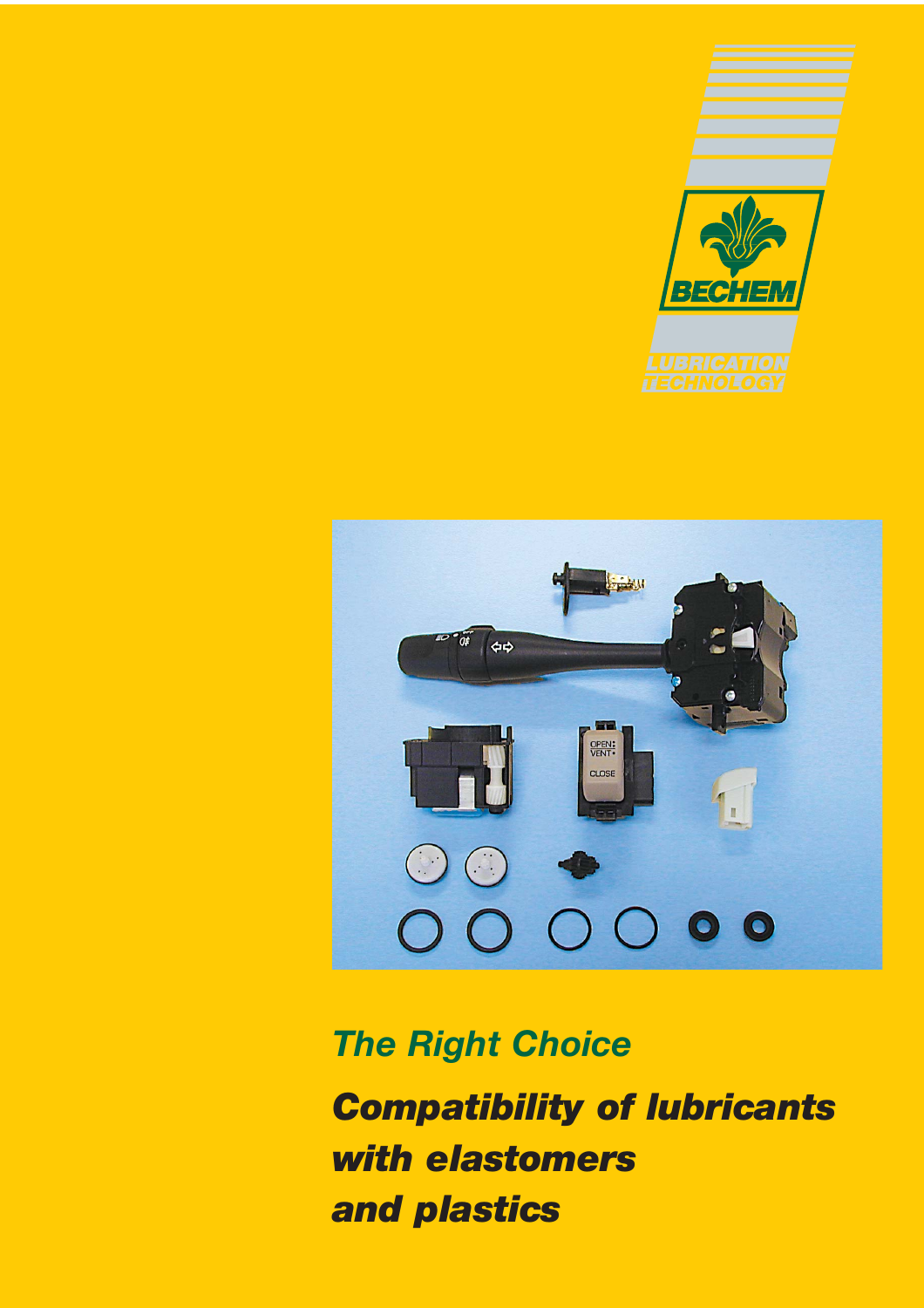*Lubricants and their behaviour in contact with polymeric materials* **Lubricants and their behaviour<br>in contact with polymeric materials<br>(Plastics)**  The stated resistances are based on laboratory tests as well as on bibliography.

Due to the multitude of used raw materials on one hand and the complexity of chemical and morphological structures of the polymer on the other hand, we cannot give any guarantee for the statements.

In critical cases of application we ask you to perform tests or contact our Technical Service.

| silicic acid, i. e. gel or<br>organophile bentonite                                                                     | resistant                           | <b>Lubricant A</b>                                                        | <b>Lubricant B</b>                                                   | <b>Lubricant C</b>                                                              | <b>Lubricant D</b>                                                        | <b>Lubricant E</b>                                                          | <b>Lubricant F</b>                                                      | <b>Lubricant G</b>                                                            |
|-------------------------------------------------------------------------------------------------------------------------|-------------------------------------|---------------------------------------------------------------------------|----------------------------------------------------------------------|---------------------------------------------------------------------------------|---------------------------------------------------------------------------|-----------------------------------------------------------------------------|-------------------------------------------------------------------------|-------------------------------------------------------------------------------|
| <sup>2)</sup> Polytetrafluoroethylene, micro sized<br><sup>3)</sup> medical white oils are compatible                   | partly resistant <sup>4)</sup>      | Mineral oil <sup>5</sup> with metal<br>soap, polyurea or                  | Ester oil, polyglycole,<br>polybutene with metal soap                | Synthetic hydrocarbon oil<br>with metal soap,                                   | Silicone oil<br>with organic polymer                                      | Perfluoropolyether oil<br>with organic polymer <sup>2)</sup>                | Special ester oil<br>with Polyurea or anorganic                         | Special mixture of synthetic<br>oil with anorganic                            |
| <sup>4)</sup> partly resistant means: depends on<br>viscosity of base oil<br><sup>5)</sup> not resistant against FKM at | not resistant                       | anorganic thickener <sup>1)</sup>                                         | or anorganic thickener <sup>1)</sup>                                 | polyurea or anorganic<br>thickener <sup>1)</sup>                                | or anorganic thickener $\sqrt[n]{ }$                                      | as thickener                                                                | thickener <sup><math>1</math></sup><br>(electrical contact grease)      | thickener <sup>1)</sup> for fittings                                          |
| temperatures > $120^{\circ}$ C                                                                                          | not tested                          | e.g.:<br><b>BECHEM-RHUS FA 46</b>                                         | e. $g$ .:<br><b>BERULUB KRYOTOX EP 2</b>                             | e.g.:<br><b>BERULUB FB 19 / FB 34</b>                                           | e.g.:<br><b>BERUSIL FO 25 / FO 26</b>                                     | e.g.:<br><b>BERUTOX VPT 54</b>                                              | e. g.:<br><b>BERULUB FK 64</b>                                          | e. g.:<br><b>BERULUB HYDROHAF GR</b>                                          |
| <b>Short terms</b>                                                                                                      | <b>Elastomer (rubber)</b>           | <b>BERULUB 52142</b><br><b>BERULUB FB 41/1</b><br><b>BERUTOX M 21 EPK</b> | <b>BERULUB PAL</b><br><b>BERULUB FK 35 B</b><br><b>BERULUB FK 30</b> | <b>BERULUB FR 16 / FR 43</b><br><b>BERUTOX FB 22</b><br><b>BERUTOX FH 28 KN</b> | <b>BERULUB SIHAF 2</b><br><b>BERULUB FO 34</b><br><b>BERULUB OX 40 EP</b> | <b>BERUTOX VPT 64</b><br><b>BERUTOX VPT 64 BN 3</b><br><b>BERULUB FK 33</b> | <b>BERULUB FK 97 E</b><br><b>BERULUB FK 80</b><br><b>BERULUB FK 122</b> | <b>BERULUB HYDROHAF2</b><br><b>CERITOL WAGA 2 FUTUR</b><br><b>BERUSOFT 30</b> |
| <b>ACM</b>                                                                                                              | Acrylate rubber                     |                                                                           |                                                                      |                                                                                 |                                                                           |                                                                             |                                                                         |                                                                               |
| CR                                                                                                                      | Chloroprene rubber                  |                                                                           |                                                                      |                                                                                 |                                                                           |                                                                             |                                                                         |                                                                               |
| <b>CSM</b>                                                                                                              | <b>Chlorosulphonated PE-rubber</b>  |                                                                           |                                                                      |                                                                                 |                                                                           |                                                                             | ta a                                                                    |                                                                               |
| <b>EPDM</b>                                                                                                             | Ethylene-propylene-diene rubber     |                                                                           |                                                                      |                                                                                 |                                                                           |                                                                             |                                                                         |                                                                               |
| <b>FKM</b>                                                                                                              | <b>Fluorinated rubber</b>           |                                                                           |                                                                      |                                                                                 |                                                                           |                                                                             |                                                                         |                                                                               |
| <b>FPM</b>                                                                                                              | Propylene-tetrafluorethylene rubber |                                                                           |                                                                      |                                                                                 |                                                                           |                                                                             |                                                                         |                                                                               |
| <b>NBR</b>                                                                                                              | Nitrile-butadiene rubber            |                                                                           |                                                                      |                                                                                 |                                                                           |                                                                             |                                                                         |                                                                               |
| NR                                                                                                                      | Natural rubber                      | $\sim$                                                                    |                                                                      | $\overline{\phantom{0}}$                                                        |                                                                           |                                                                             |                                                                         |                                                                               |
| <b>SBR</b>                                                                                                              | Styrene-butadiene rubber            |                                                                           |                                                                      |                                                                                 |                                                                           |                                                                             |                                                                         |                                                                               |
| MFQ, MPQ, MQ, MVFQ, MVQ                                                                                                 | Silicone rubber                     |                                                                           |                                                                      |                                                                                 |                                                                           |                                                                             |                                                                         |                                                                               |

*(Elastomer)*





Tensile testing machine to check tensile strength of elastomers and contact with our lubricants.

# $\frac{1}{\frac{1}{2}}$

## *Compatibility of lubricants with elastomers and plastics*

## *Compatibility of lubricants with elastomers and plastics*

### *Compatibility of lubricants with elastomers and plastics*

| <b>Short terms</b> | <b>Polymer (plastics)</b>               | <b>Lubricant A</b> | <b>Lubricant B</b> | <b>Lubricant C</b> | <b>Lubricant D</b> | <b>Lubricant E</b> | <b>Lubricant F</b> | <b>Lubricant G</b> |  |
|--------------------|-----------------------------------------|--------------------|--------------------|--------------------|--------------------|--------------------|--------------------|--------------------|--|
| <b>ABS</b>         | ABS-Copolymere                          |                    | $\sim$             |                    |                    |                    |                    |                    |  |
| CA                 | Cellulose acetate                       |                    | $\sim$             |                    |                    |                    |                    |                    |  |
| <b>EPS</b>         | Expanded polystyrene                    |                    |                    |                    |                    |                    |                    |                    |  |
| PA                 | Polyamide                               |                    |                    |                    |                    |                    |                    |                    |  |
| <b>PC</b>          | Polycarbonate                           | $\rightarrow$ 3)   |                    |                    |                    |                    |                    |                    |  |
| PE                 | Polyethylene                            |                    |                    |                    |                    |                    |                    |                    |  |
| <b>PE-UHMW</b>     | - ultra high molecular mass             |                    |                    |                    |                    |                    |                    |                    |  |
| PE-LD              | - low density                           |                    |                    |                    |                    |                    |                    |                    |  |
| PET / PBT          | Polyethylene-/polybutylenetherephthalat |                    |                    |                    |                    |                    |                    |                    |  |
| <b>POM</b>         | Polyoxymethylene, Polyacetate           |                    |                    |                    |                    |                    |                    |                    |  |
| PP                 | Polypropylene                           |                    |                    |                    |                    |                    |                    |                    |  |
| <b>PPO</b>         | Polyphenylene oxide                     |                    |                    |                    |                    |                    |                    |                    |  |
| <b>PPS</b>         | Polyphenylene suphide                   |                    |                    |                    |                    |                    |                    |                    |  |
| <b>PS</b>          | Polystyrene                             |                    |                    |                    |                    |                    |                    |                    |  |
| <b>PTFE</b>        | Polytetrafluoroethylene                 |                    |                    |                    |                    |                    |                    |                    |  |
| <b>PUR</b>         | Polyurethane                            |                    | in 19              |                    |                    |                    |                    |                    |  |
| <b>PVC</b>         | Polyvinylchloride                       |                    |                    |                    |                    |                    |                    |                    |  |
| <b>TPE</b>         | Thermoplastic elastomer                 |                    |                    |                    |                    |                    |                    |                    |  |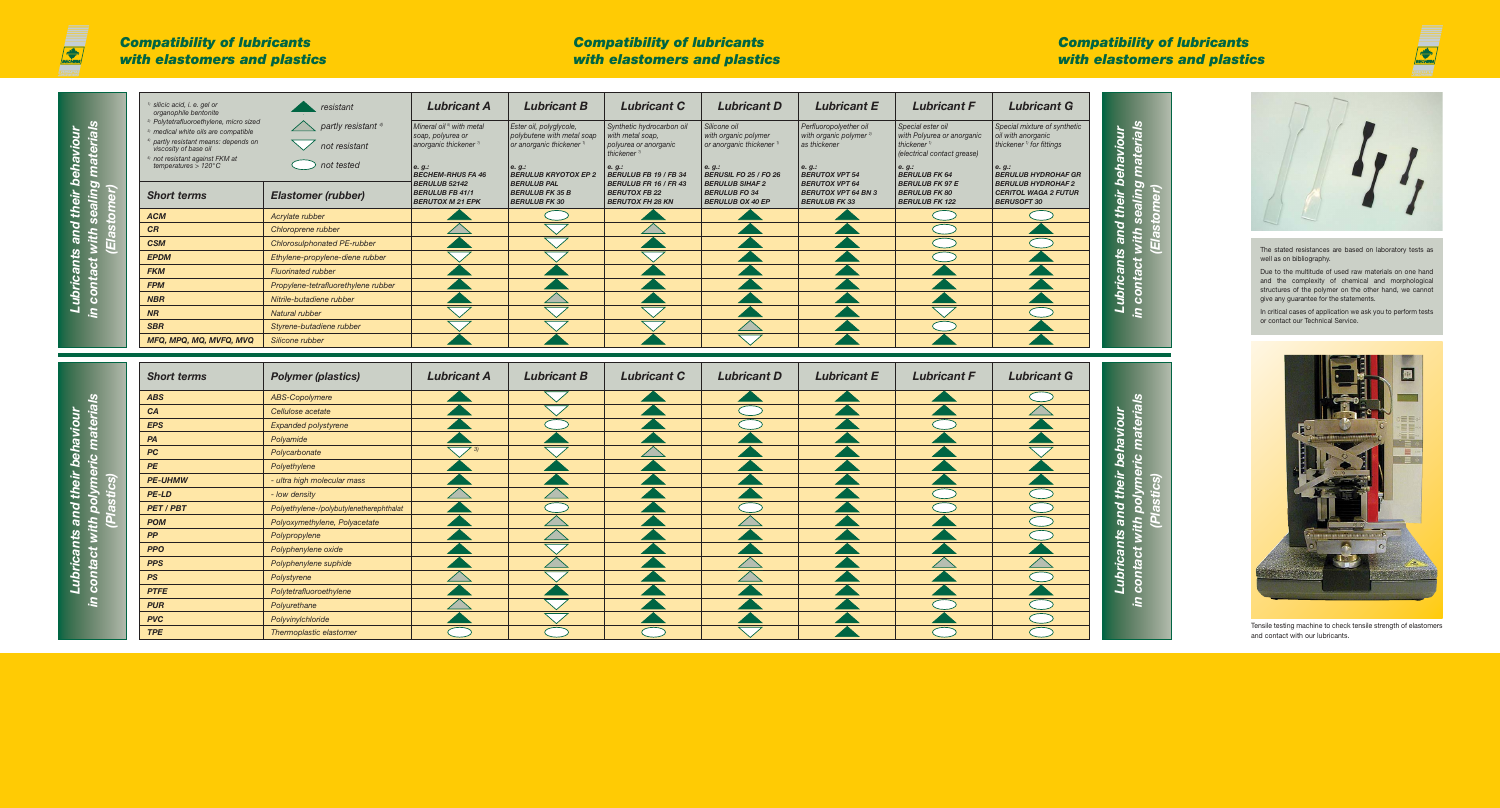

#### *Swelling or shrinking of rubber elastic sealing materials due to contact with lubricants*

*Elastomers and lubricants in contact may interrelate with each other. A lubricant can penetrate the sealing material and may influence the performance of the elastomers.*

#### *There are two ways of interaction:*

- *• physical*
- *• chemical*

#### *Physical interaction covers two processes:*

- *a) an absorption of the media by the sealing material*
- *b) an extraction of soluble parts especially softeners – from the sealing material.*

*The result is always a change in volume, that means swelling, if (a) is larger than (b), or a shrinking, if (b) is larger than (a).*

*The change in volume depends on the composition of the effecting medium, on the structure of the sealing material and mainly on temperature. Every change in volume – swelling or shrinking – causes changes of the mechanical properties of the sealing material, such as hardness, elasticity, tensile strength and elongation. These changes may lead to a total destruction of the sealing material.*

#### *Chemical interaction:*

*Due to chemical reaction the sealing material is effected in its molecular structure. Slight chemical changes may lead to loss in mechanical performance, such as embrittlement.*

*The compatibiliy of elastomers with lubricants is proved in tests according to DIN 53 521 and EN 1817. In most cases, measuring changes in volume and hardness are sufficient to determine compatibility.*

#### *Stress-crack corrosion in thermoplastics due to direct contact with lubricants*

*This stress-crack corrosion can be evaluated acc. to EN ISO 4600. In thermoplastic parts with internal and/or external tension cracks may develop when in contact with lubricants.*

*PC, PS, PMMA and ABS especially tend to form tension cracks. Tension crack formation in plastic parts free of internal tensions can be prevented partly or fully by selecting suitable lubricants.*